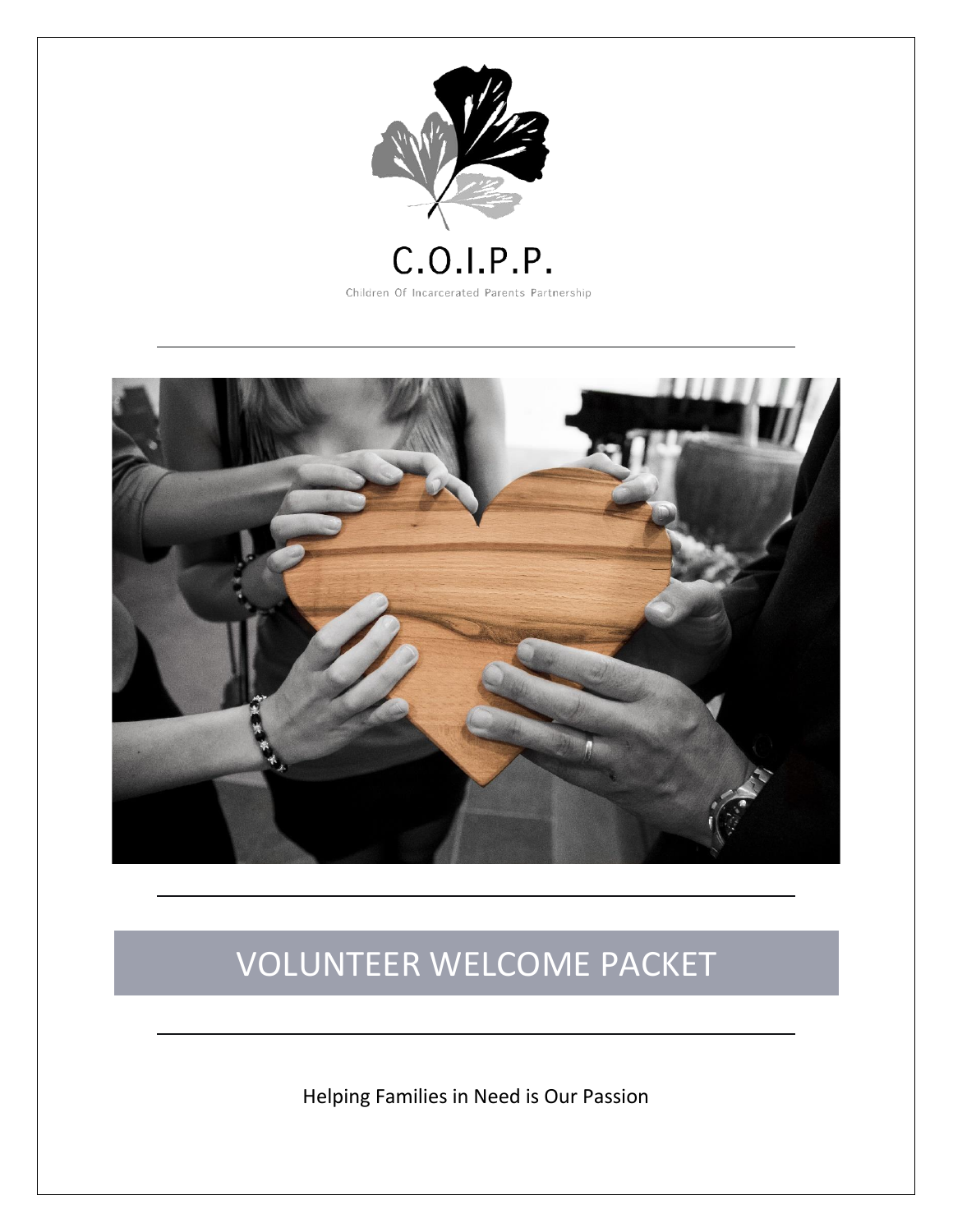# **Mission Statement**

*Our mission is to foster the growth of strong, resilient, hopeful children who are impacted by an incarcerated loved one in the Frederick County region.*



# **Contact Information:**

Children of Incarcerated Parents Partnership 22 South Market Street, Suite 101A Frederick, MD 21701

> Phone: 240-578-5662 Email: coippfrederick@yahoo.com Website: [www.coipp.org](http://www.coipp.org/)

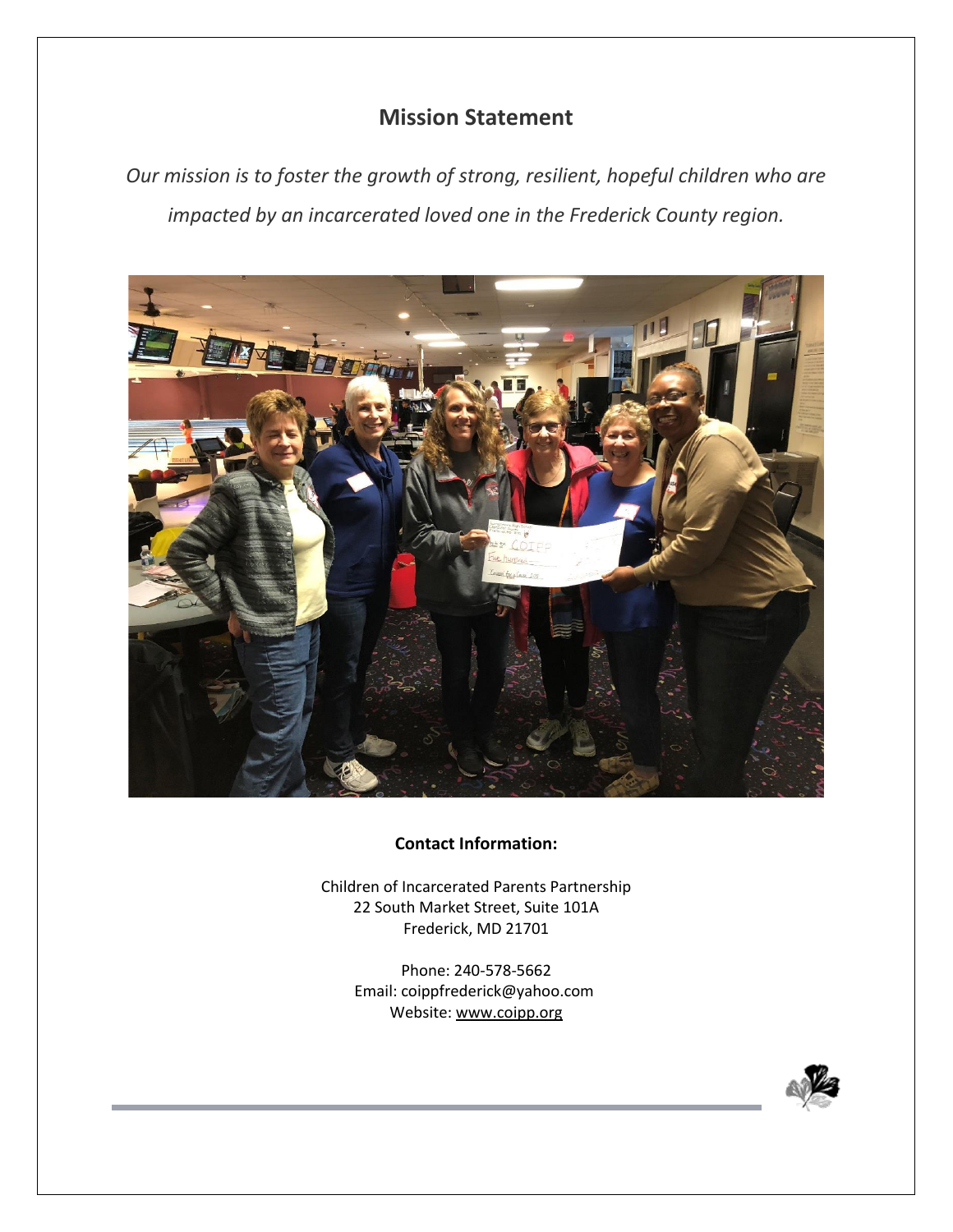#### *Welcome!*

*Thank you so much for reaching out to Children of Incarcerated Parents Partnership (COIPP), an all-volunteer 501 (c)(3) organization. We need you!*

*We have been a nonprofit organization for a long time. Our mission is to foster the growth of strong, resilient, hopeful children who are impacted by an incarcerated loved one in the Frederick County region. That often means that we work with the child, the parent and the caregiver. We believe that every child is entitled to the best childhood he or she can have, regardless of family situation.*



*In order to accomplish this, we do many activities, including children's fun weekend activities, sharing fairs with many resources given away* 

Shari Ostrow Scher  *Founder/Executive Director*

*at the local jail, facilitating a giving library at the jail, offering parenting classes for female inmates, offering workshops for caregivers, giving crisis gift cards when needed, offering scholarships to caregivers and those released from jail, offering individual meetings and group sessions for those parents released from jail, and much more.* 

*We are always trying new strategies so that we can grow and I hope you will bring these ideas to our organization! I sincerely hope you will decide to join us and share your strengths. Together we can move mountains.* 

*Most Sincerely,* 

*Shari Ostrow Scher Founder/Executive Director*

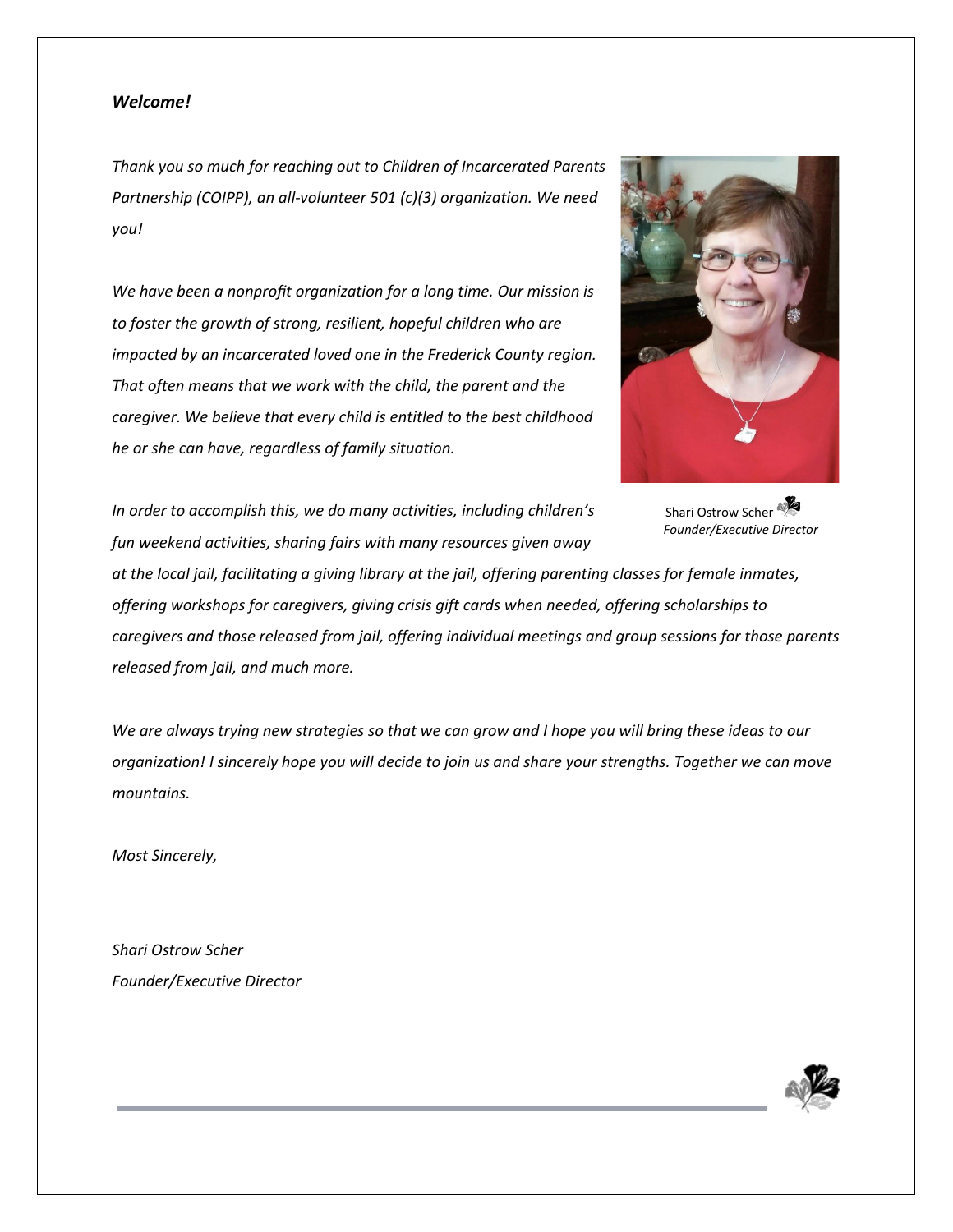# **Who We Are**

# *Co-Presidents*



Cindi Diamondstone **Donna Quatman-Wilder** 

*Associates & Staff*

**Chief Marketing Officer** Jay Harcom

**Treasurer** Eliza Funk **Recording Secretary** Gretta Benson

**Corresponding Secretary** Shirley White

*Committee Chairs & Co-chairs*

**Outreach** Theresa Posthuma Vanessa Thomas-Morris

**Children's Activities**

Sue Guissinger Greta Benson Pat Einhorn

**Strategic Planning and Governance** Cindi Diamondstone Donna Quatman-Wilder

> **Finance** Eliza Funk Pat Rosensteel

**Parent/Caregiver Activities** Patty McArdle Sally Smith

**Volunteers** Marisel Torres-Crespo Cathy Anderson

> **Communication** Shirley White

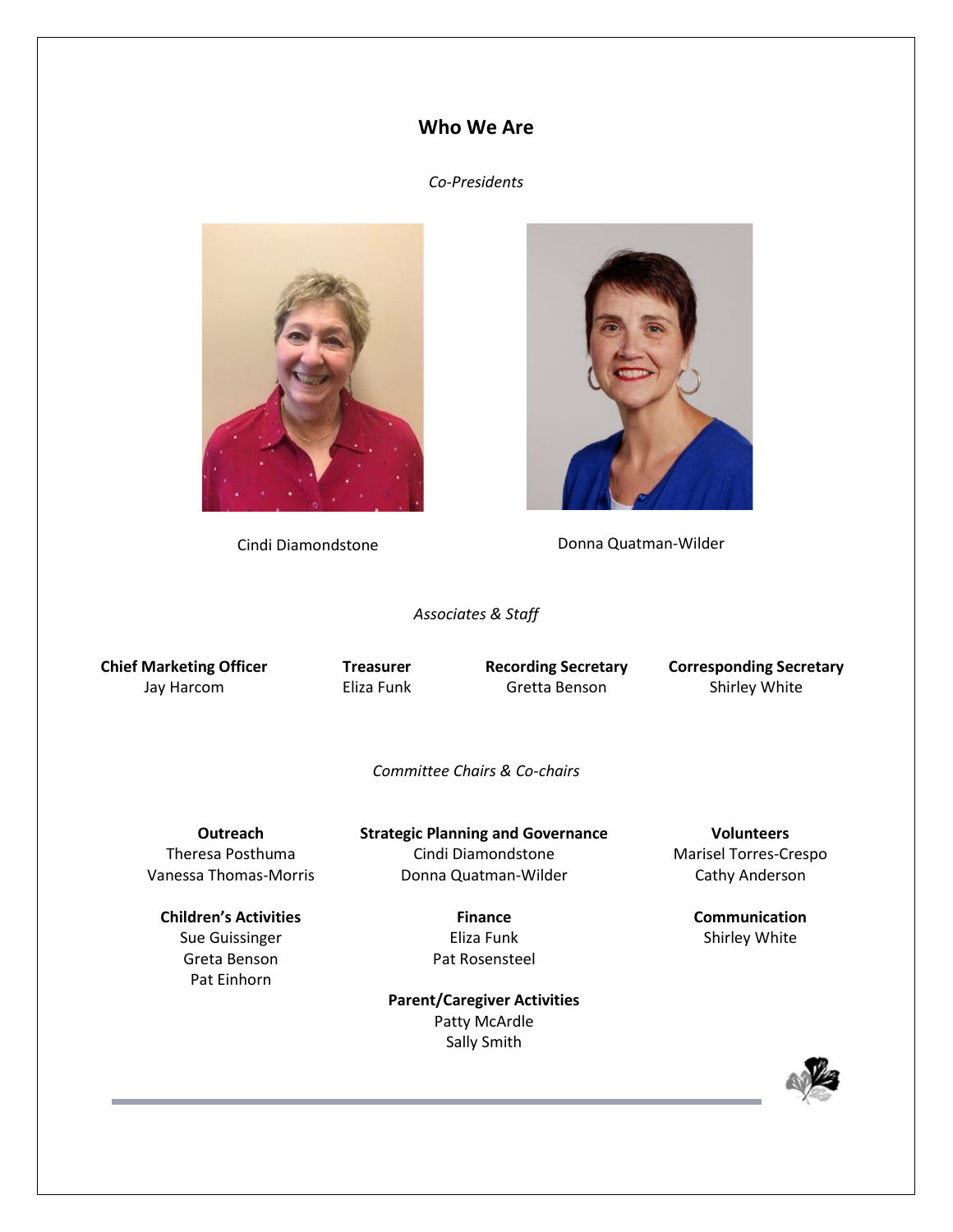# **What is C.O.I.P.P.?**

The organization C.O.I.P.P. (**Children of Incarcerated Parents Partnership)** was founded several years ago to help a special group of children in Frederick County, Maryland. Started by one person, it quickly grew to be an organization supported by 'mid managers' from a variety of non-profit agencies in Frederick, Maryland. Our belief is that children of incarcerated parents are a group of children who lack a voice of their own. Our work and our mission are to give them such a voice in the community, in the schools, and in their family. We are proud to say that we are now an official non-profit organization.

# **What Do We Do?**

- Hosts Sharing Fairs at the Detention Center for caregivers and children to get information.
- Hosts fun activities such as Bowling/Pizza Parties, Craft Classes, and other events for children.
- Gives children a backpack with books, toys, and a warm snuggly blanket.
- Provides scholarships for caregivers and children.
- Holds parenting classes for women who are incarcerated.
- Mails teddy bears with recorded messages from incarcerated mothers to send to their children.
- Hosts a support group for women after incarceration – "Coffee with C.O.I.P.P." to discuss the challenges in reconnecting with their children.
- Maintains a Book Nook in the Visitation area of the Frederick County Detention Center so that children can take a book home with them when they visit.



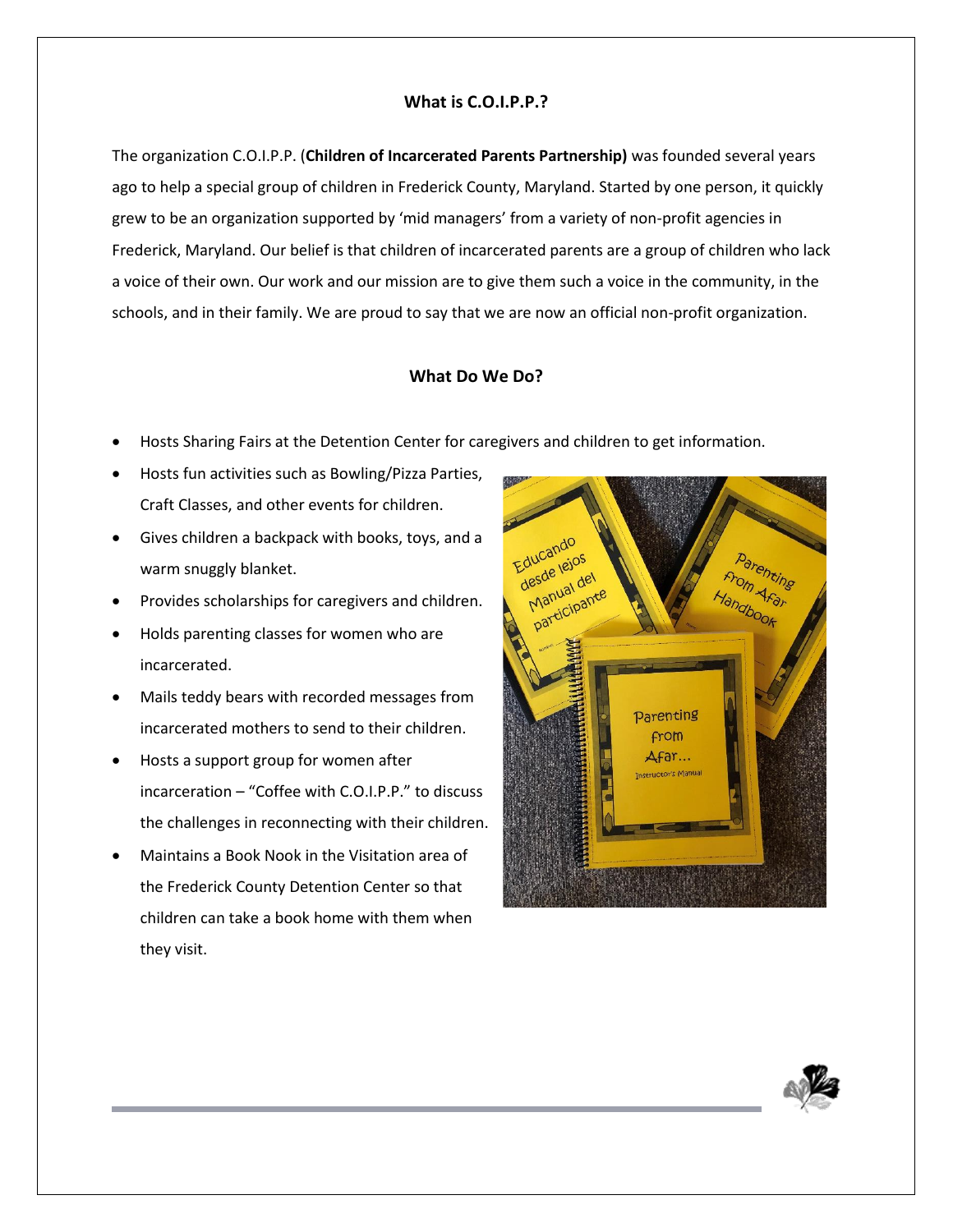# **What We Don't Do?**

- **WE DO NOT REPORT FAMILIES TO OTHER AGENCIES,**  unless required by law, such as cases where a child may be in danger.
- We do not gossip about families or individuals. All information will remain confidential and is **NEVER** misused or given to other agencies, however sometimes we do work with other agencies that provide a service and we may have to give basic information.
- We do not criticize or judge families an incarcerated parent is not the subject of condemnation or ridicule. We believe in treating everyone with respect and dignity, regardless of the reason for incarceration.
- We will **NEVER** charge for services!!!
- We are not affiliated with any other organization or religious group.

## **WE NEED VOLUNTEERS!**

It is important to note that C.O.I.P.P. has been able to accomplish so much due to the volunteer efforts and work of a few committed people and support of their many friends; however, we can only continue to grow and do this good work with the help of volunteers **LIKE YOU!** 

If you are interested in volunteering with C.O.I.P.P., please complete the following application and submit to us by mail or email.

## **Mailing Address:**

Children of Incarcerated Parents Partnership P.O. Box 791 Frederick, MD 21705-0791

**Email:**

[volunteer@coipp.org](mailto:volunteer@coipp.org)